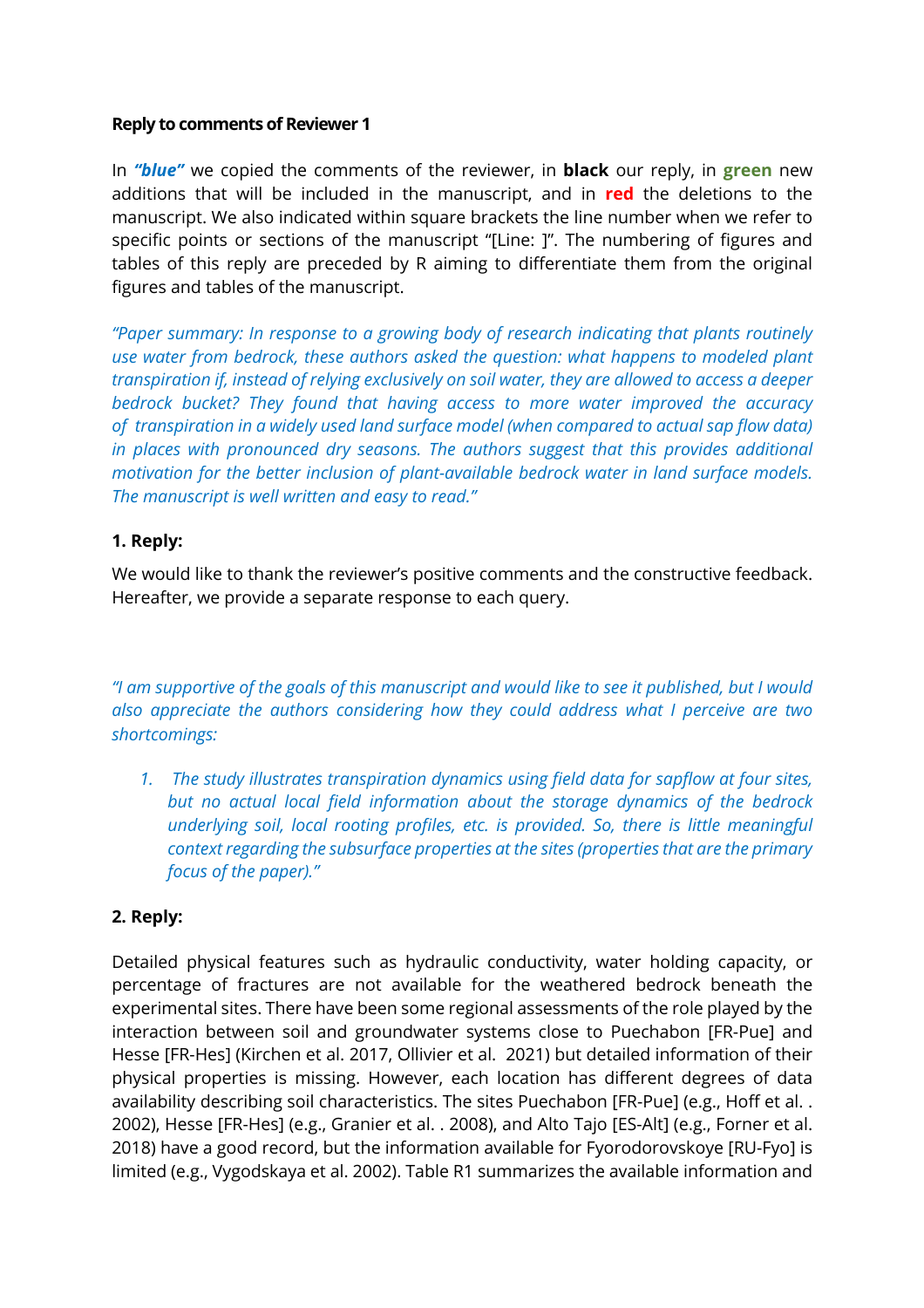provides a better context of the subsurface structure of each experimental site. Therefore, aiming to provide a better contextualization of the subsurface characteristics of each site, we proposed to add Table R1 and improve the characterization of each site as follows:

In [Line: 95]:

"… and lowlands (RU-Fyo). All the sites lack detailed information concerning the physical properties of the weathered bedrock, such as hydraulic conductivity, water holding capacity, or percentage of fractures. The sites are distributed across an environmental …"

For ES-Alt [Line: 101]:

"... et al. 2017). The soils are formed from Cretaceous carbonate rocks settled on top of sandy sediments (Carcavilla et al. 2008), showing a poor development (Granda et al. 2012) with maximum soil thickness varying between 25 cm at the top of the slopes, and more than 1.0 m at the bottom (Martín-Moreno et al. 2014). The climate …"

[Line: 108]:

"... et al. 2014). Quercus ilex trees at this site have the capacity to allocate structural and fine roots down to 8.0 m depth (Penuelas et al. 2003). The plant …"

For FR-Pue [Line: 112]:

"… et al. 2002). The superficial soil layers have a high soil permeability thanks to the elevated stone fraction of 0.75. On the other hand, soil layers beneath 50 cm have a larger clay content (> 30%) and a stone fraction of more than 0.9 (Limousin et al. 2009, Pita et al. 2013). This location …"

[Line: 115]:

"… 2008). This forest stand allocates most of the fine root biomass in the top 50 cm of the soil profile with a small fraction of roots reaching depths down to 4.5 m (Allard et al. 2008). Similarly, to …"

For FR-Hes [Line: 112]:

"... 2007). It is a clear transition between the eluviated horizon and the horizon with high clay accumulation at 50 cm depth (Zapater et al. 2012), leading to a low clay content in the upper soil layers (Granier et al. 2000 a). It has … "

[Line: 124]:

"… 2001). Fagus sylvatica trees allocate most of the fine roots in the upper 40 cm of soil with some fine roots reaching depths down to 1.5 m (Granier et al. 2000a, Granier et al. 2000b, Zapater et al. 2012, Bestch et al. 2011). The dominant …"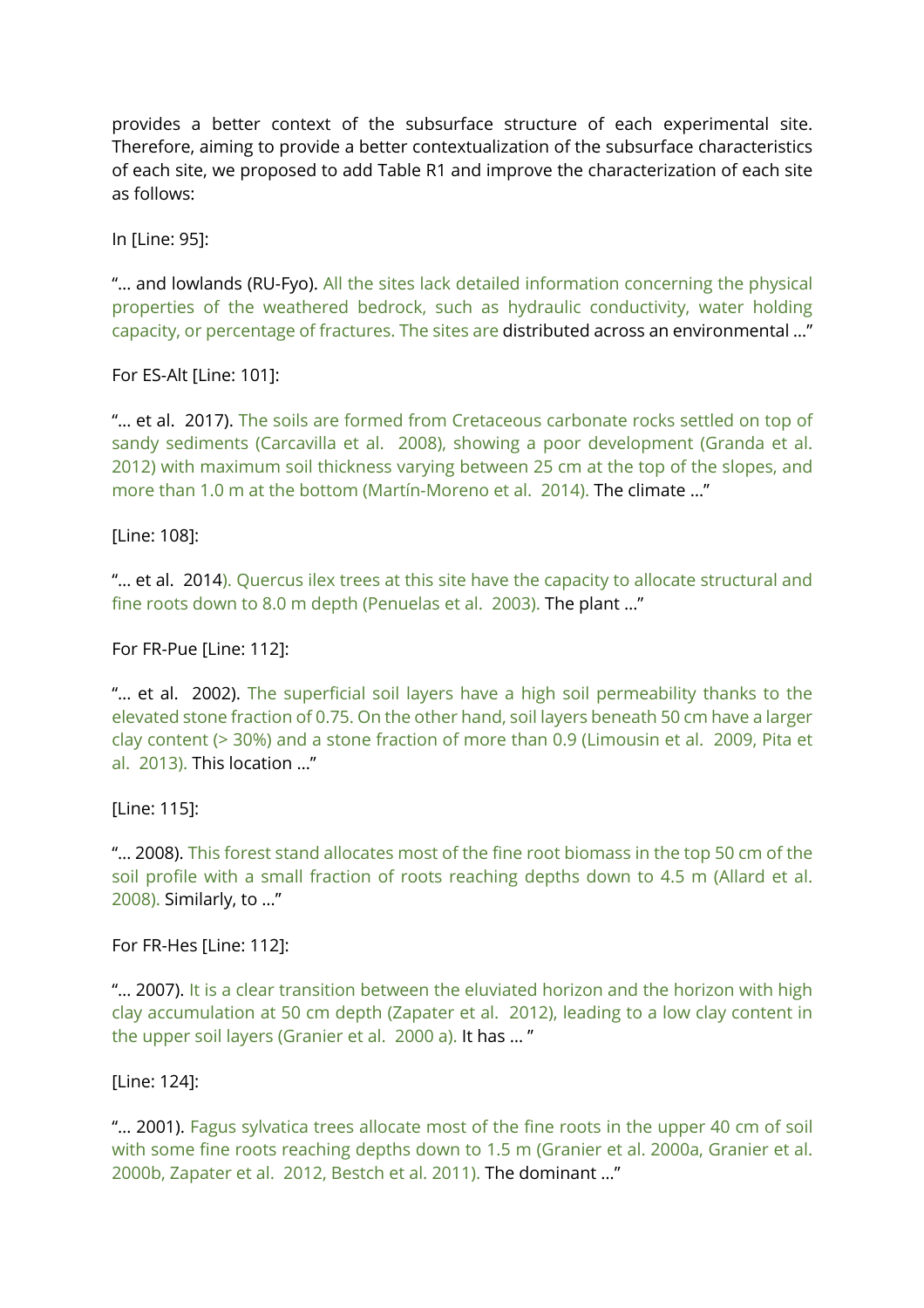# For RU-Fyo [Line: 131]:

"... and still present. The peat layer at this site has an average depth of 50 cm (Schulze et al. 2002, Vygoskaya et al. 2002, Arneth et al. 2002, Kurbatova et al. 2002), and the glacial deposits result in a loamy texture of the soil beneath it (Novenko et al. 2010, Schulze et al. 2002). The water table at this site is shallow, forcing the trees to allocate most of the fine roots in the top 20 cm of the soil (Milyukova et al. Schulze et al. 2002, Vygodskaya et al. 2002). The climate …"

#### Also, adding Table R1 as an appendix:

| <b>Main Site Characteristics</b>  | <b>ES-Alt</b>                                                                                                 | <b>FR-Pue</b>                                                        | <b>FR-Hes</b>                                                                                                                                       | <b>RU-Fyo</b>                                                                                                                                            |
|-----------------------------------|---------------------------------------------------------------------------------------------------------------|----------------------------------------------------------------------|-----------------------------------------------------------------------------------------------------------------------------------------------------|----------------------------------------------------------------------------------------------------------------------------------------------------------|
| Rooting Depth (m)                 | 8.0                                                                                                           | 4.5                                                                  | > 1.5                                                                                                                                               | 0.2                                                                                                                                                      |
| Peat Layer Depth (cm)             | <b>None</b>                                                                                                   | <b>None</b>                                                          | <b>None</b>                                                                                                                                         | 50                                                                                                                                                       |
| Soil Depth (cm)                   | $20 - 40$<br>100                                                                                              | 50                                                                   | 145                                                                                                                                                 | N.A.                                                                                                                                                     |
| Soil Texture: % Clay              | 25.9                                                                                                          | 39                                                                   | 25                                                                                                                                                  | N.A.                                                                                                                                                     |
| Soil Texture: % Sand              | 57.3                                                                                                          | 26                                                                   | N.A.                                                                                                                                                | N.A.                                                                                                                                                     |
| Soil Texture: % Silt              | 16.8                                                                                                          | 35                                                                   | N.A.                                                                                                                                                | N.A.                                                                                                                                                     |
| Soil Type                         | Sandy Clay Loam                                                                                               | <b>Silty Clay Loam</b>                                               | Clay Loam                                                                                                                                           | Loam                                                                                                                                                     |
| <b>Soil Permeability</b>          | N.A.                                                                                                          | <b>High</b>                                                          | N.A.                                                                                                                                                | N.A.                                                                                                                                                     |
| <b>Superficial Stone Fraction</b> | N.A.                                                                                                          | $0.75(0-50cm)$                                                       | N.A.                                                                                                                                                | N.A.                                                                                                                                                     |
| <b>Deep Stone Fraction</b>        | N.A.                                                                                                          | $0.90$ ( $>50$ cm)                                                   | N.A.                                                                                                                                                | N.A.                                                                                                                                                     |
| <b>Bedrock Type</b>               | Cretaceous                                                                                                    | Jurassic                                                             | Sandstone                                                                                                                                           | <b>Glacial deposits</b>                                                                                                                                  |
|                                   | carbonate                                                                                                     | Limestone                                                            |                                                                                                                                                     |                                                                                                                                                          |
| <b>Water Table Depth</b>          | Deep                                                                                                          | Deep                                                                 | Deep                                                                                                                                                | Superficial                                                                                                                                              |
| <b>Plant Water</b>                | Soil<br>Water,<br>Weathered<br>Bedrock,<br>Groundwater                                                        | Soil<br>Water,<br>Weathered<br>Bedrock,<br>Groundwater               | Soil Water                                                                                                                                          | Non-Saturated<br>Substratum                                                                                                                              |
| <b>Hydraulic Lift</b>             | Present                                                                                                       | N.A.                                                                 | Present                                                                                                                                             | N.A.                                                                                                                                                     |
| References                        | Grossiord et al. (2015)<br>Penuelas et al. (2003)<br>Forner et al. (2018)<br>Martin-Duque<br>et al.<br>(2008) | Allard et al. (2008)<br>Pita et al. (2013)<br>Limousin et al. (2009) | Granier et al. (2007)<br>Granier et al. (2000a)<br>Granier et al. (2000b)<br>Le Goff et al. (2001)<br>Zapater et al. (2012)<br>Betsch et al. (2011) | Schulze et al. (2002)<br>Vigodskaya et al. (2002)<br>Novenko et al. (2010)<br>Arneth et al. (2002)<br>Kurbatova et al. (2002)<br>Milyukova et al. (2002) |

Table R1. Summary of the main sub-surface characteristics of each experimental site.

*"This means the study essentially looked at the effect of varying a model parameter (water storage bucket size) on T and found that the default model configuration could be improved upon. Other default model parameters could have also been varied (the PFT properties, for example), and modeled transpiration might have been improved as well."*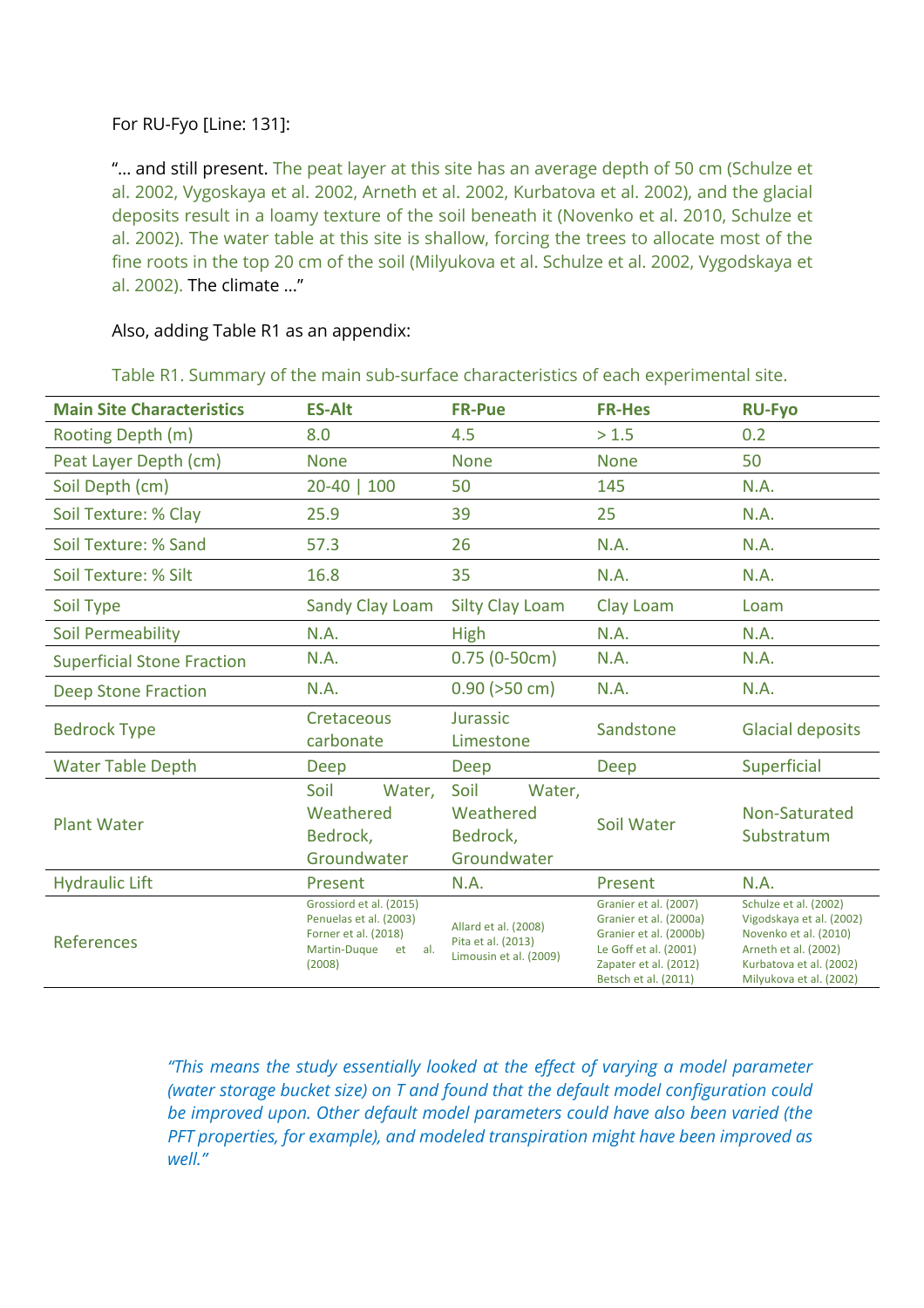# **3. Reply:**

We agree with the reviewer's point that many environmental and physiological parameters of the model can be changed (e.g.,  $\Psi_{p50}$ ,  $K_{\text{max}}$ , soil texture, slope of the stomata conductance model, etc.) to improve the simulated transpiration response. However, the focus of this manuscript is not to tune the CLM model to each experimental site. Instead, we wanted to test the sensitivity of the simulated transpiration to the bedrock representation using novel sap flow data as a reference dataset. Consequently, we only focus on modifying the depth to bedrock using the default model to isolate its effect.

Moving the bedrock deeper implies solving the issue of how to parameterize this newly created water storage. "Section 3.2 Bedrock Configuration" [Line: 154] describes the selected approach which relies on two main assumptions: a fractured bedrock will have a high-water conductivity and low water holding capacity. This approach is based on the recent studies at regional and continental scales stressing the importance of the accumulated sediments in weathered bedrock fractures that enhances the water holding capacity beneath the soil (Jian et al. 2020), allowing the woody ecosystems to use the rock moisture at regional scales (McCormick et al. 2021). The widespread use of rock moisture by vegetation is supported by the vast number of studies carried out during the last two decades stressing the importance of adding the weathered bedrock as a small reservoir that serves as a buffer during dry conditions (Hubbert et al. 2001, Aranda et al. 2007, Baldocchi et al. 2010, David et al. 2013, Forner et al. 2018, Gil-Pelegrín et al. 2017, Nadezhdina et al. 2008, Penuelas & Filella 2003, Zapater et al. 2012).

Furthermore, numerous studies have shown that the increasing complexity of LSMs may also increase the number of model parameters with substantially uncertain values (e.g., Mu et al. 2021). This trend requires the implementation of statistically robust approaches to test model sensitivity and uncertainty. A prominent example along this line is the Parameter Perturbation Ensemble Project using CLM5 (Lawrence et al. 2020). We recognize that all these points should be clearer in the manuscript. Consequently, we propose to add:

In [Line 49]:

"… and Koven, 2020). However, the recent developments in LSMs have increased the number of parameters exerting control over multiple fluxes, pointing out the need to provide a better way to constrain these parameters to improve the LSM simulations (Mu et al. 2021). These constraints are of high importance because they allow assessing the effect of the parameter selection on the model sensitivity and uncertainty (Lawrence et al. 2020). The representation of subsurface …"

### In [Line: 76]:

"… et al. 2016). Recent studies stressed the importance of the accumulated sediments in weathered bedrock fractures that enhances the water holding capacity beneath the soil (Jian et al. 2020). These sediments allow the woody ecosystems to use the rock moisture at the continental scale across different rock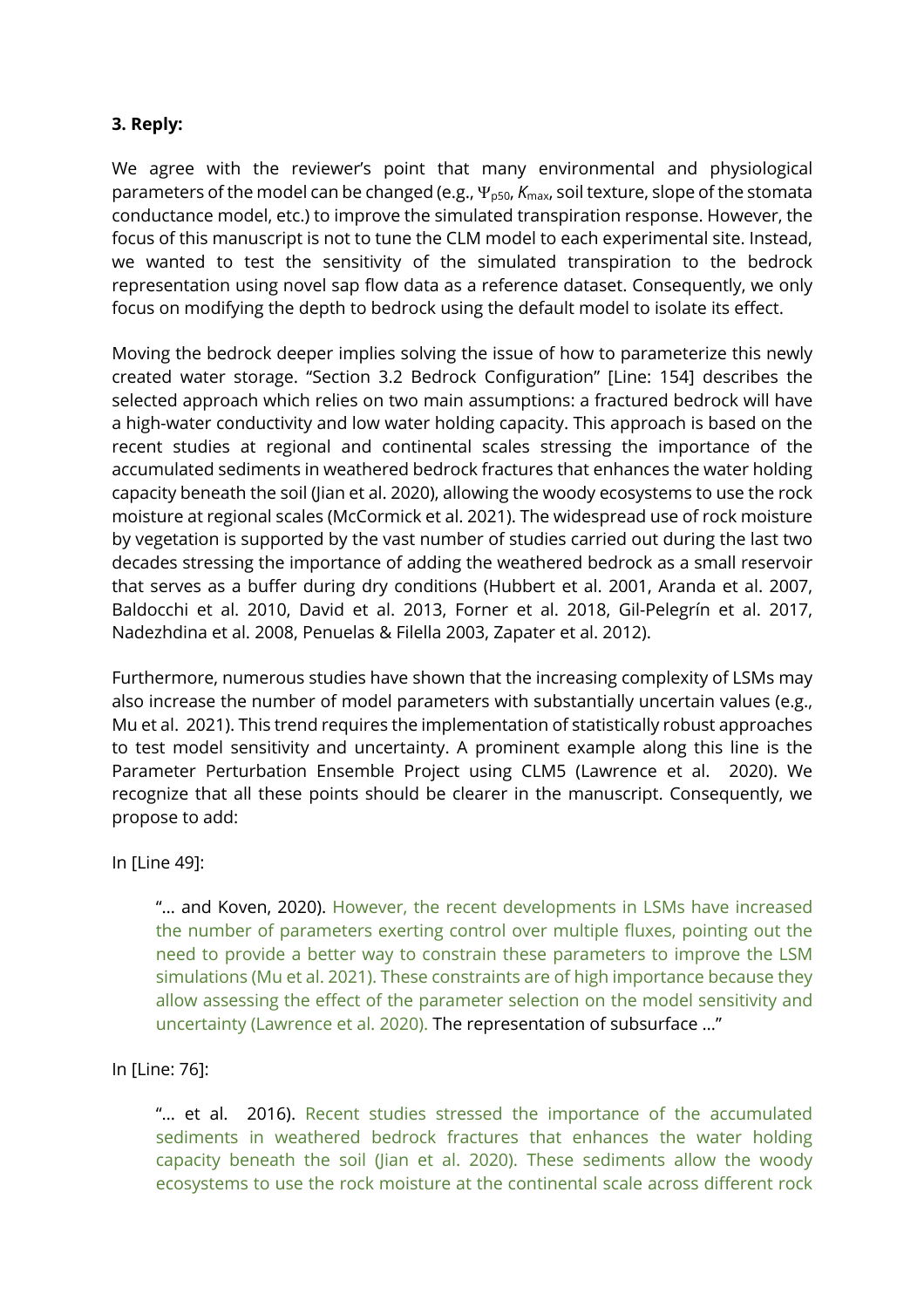types (McCormick et al. 2021). The widespread use of rock moisture by vegetation is supported by the vast number of studies carried out during the last two decades stressing the importance of adding the weathered bedrock as an additional water reservoir that serves as a buffer water supply during dry conditions (Hubbert et al. 2001, Aranda et al. 2007, Baldocchi et al. 2010, David et al. 2013, Forner et al. 2018, Gil-Pelegrín et al. 2017, Nadezhdina et al. 2008, Penuelas & Filella 2003, Zapater et al. 2011). This reservoir is critical for properly representing transpiration fluxes during dry periods (e.g., summer, drought, heat waves) of vegetation growing in water-limited environments. Consequently, it is necessary to provide a preliminary evaluation of the impact that additional water storage may have on the simulated transpiration fluxes."

Also, aiming to clarify the decision of using the default configuration, we proposed to add the following:

In [Line 145]:

"... et al. 2019). We use the default plant physiological parameterization (Lawrence et al. 2019) according to the PFT classification of each experimental site. Sitespecific …"

In [Line 166]:

"… clay (Table 1). This approach aims to mimic the hydrological behavior of a fractured bedrock based on two main assumptions: a fractured bedrock should have a high-water conductivity and low water holding capacity. The high sand percentage will mimic the fast water movement through the primary and secondary porosity of the fractured bedrock. At the same time, the low clay content allows having a low water holding capacity for plant water uptake."

Also, we will add the reference "(Jones & Graham 1993)" in Line 27 to support the sentence.

The soil parametrization used for the Default Model Configuration (DMC) and Deeper Bedrock Configuration (DBC) agreed with the published data for FR-Hes, FR-Pue, and FR-Hes (Figure R1). These configurations are located within the boundaries of the soil texture-classification of each site. In this regard, the agreement of soil water storage capacity, infiltration, and percolation rates will agree with the expected site conditions. Clay content in ES-Alt is similar among model configurations, providing a similar water holding capacity. However, the sand content in the model for the DMC and DBC configurations determines a reduced hydraulic conductivity than the one expected from the field data. This condition implies that the CLM 5 model tends to percolate less water than under actual conditions. In this regard, the subsurface parametrization doesn't need to be adjusted for the sites, while the infiltration and percolation rates of ES-Alt are expected to be larger than the modeled results.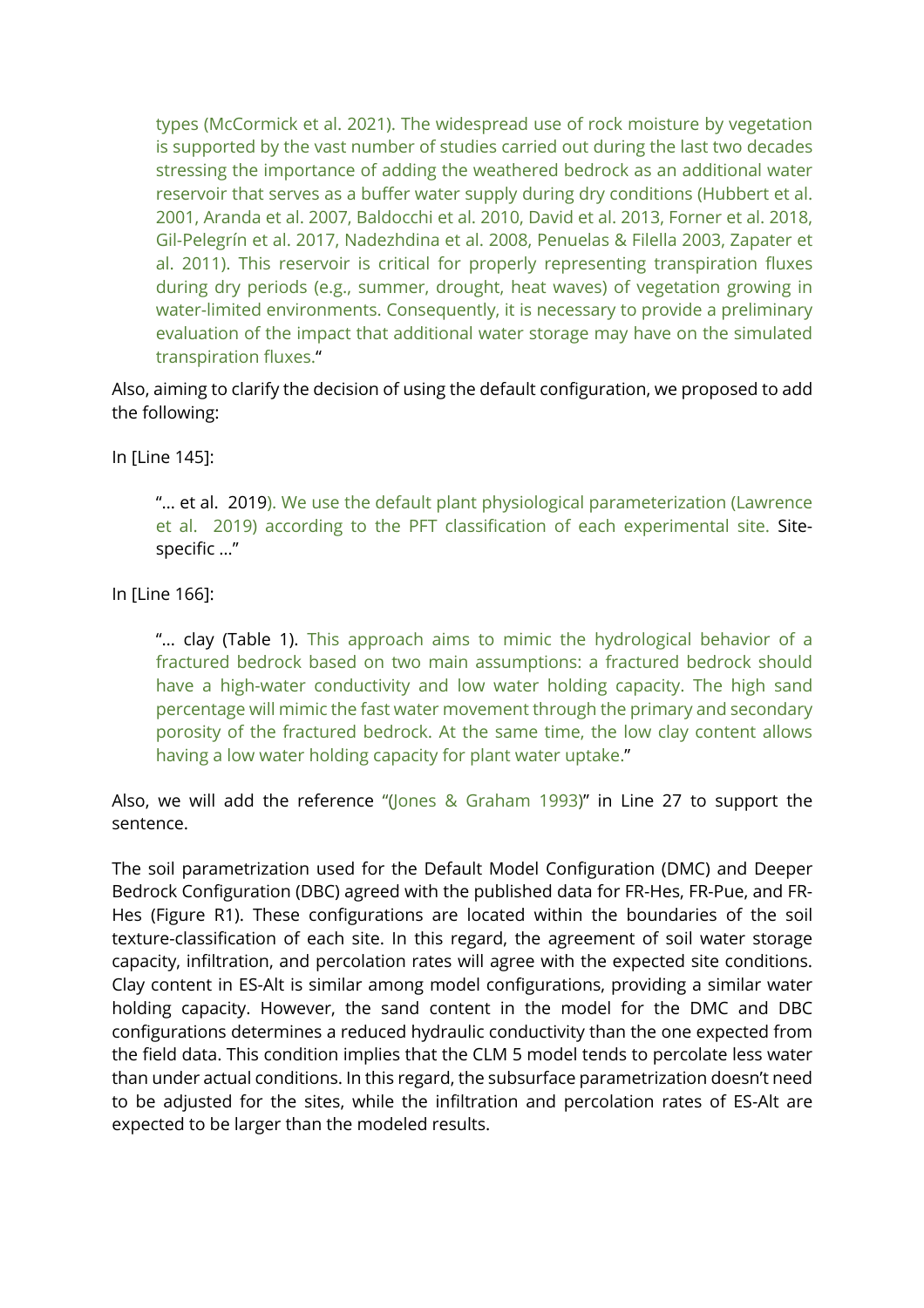Aiming to clarify the impacts of soil characteristics on the soil water reservoir, we proposed to add Figure R1 as an appendix and the following sentences:

In [Line: 265]:

"… configurations.

The soil parametrization used in DMC and DBC agreed with the published data for FR-Hes, FR-Pue, and FR-Hes (Figure R1). These configurations are located within the boundaries of the soil texture classification of each site. In this regard, the agreement of soil water storage capacity, infiltration, and percolation rates agreed with the expected site conditions. Clay content in ES-Alt is similar between model configurations and site conditions, providing a similar water holding capacity. However, the sand content of the model for DMC and DBC configurations represents a lower hydraulic conductivity than the one expected for this site."



Figure R1. Soil texture classification of each experimental site and model configuration. The green star and polygons highlight the experimental site classification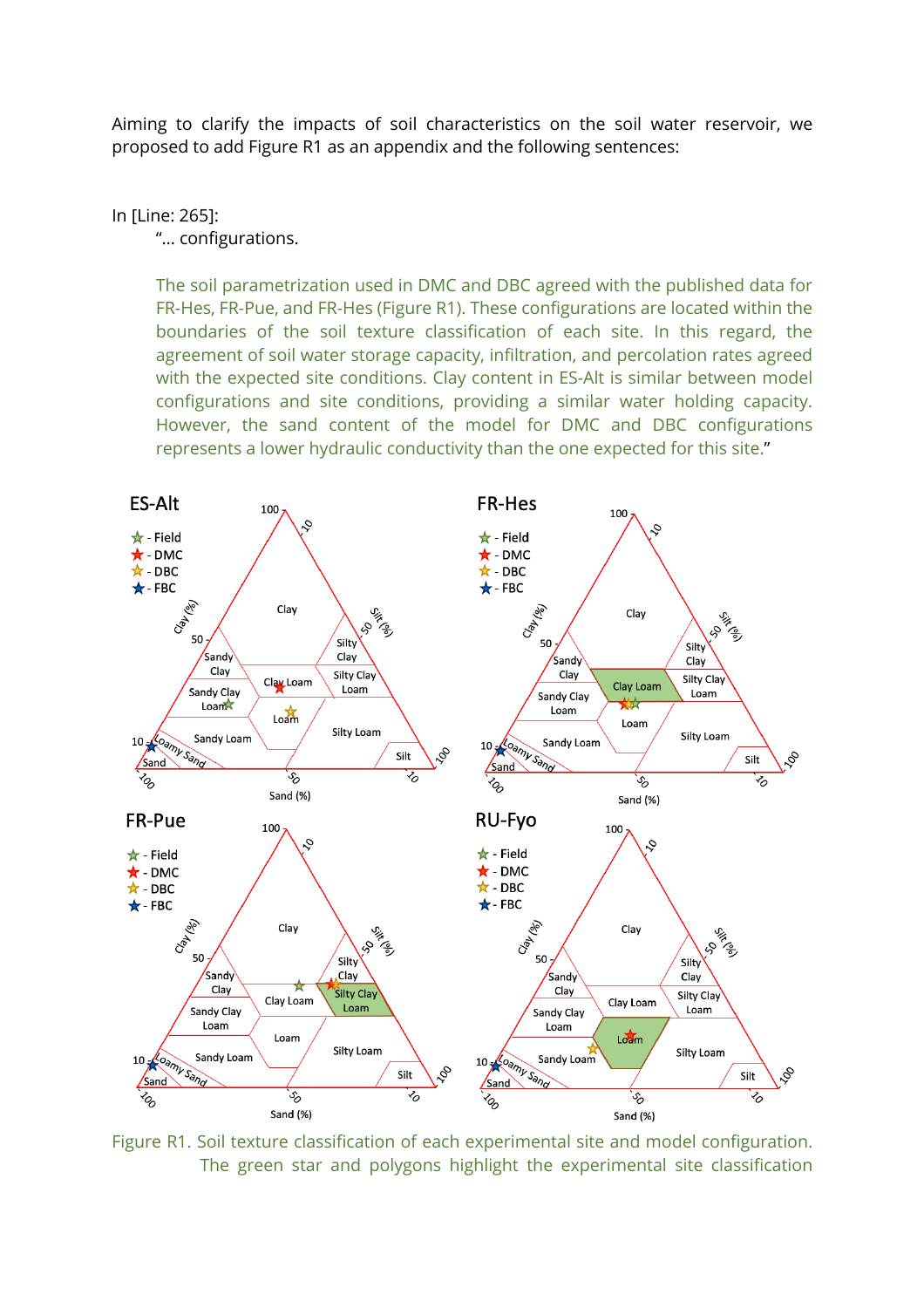according to the literature (the classification may differ between authors). Red, yellow, and blue stars represent the substrata classification according to the default, deeper bedrock, and fracture bedrock configurations, respectively.

*"So, while the authors have shown that changing a model parameter from the default can improve model performance (larger storage buckets can improve T representation [and I don't doubt that this is the likely reason]), without any actual data showing that plants use deeper water from bedrock at these sites it has not been demonstrated that this is mechanistically why T has improved for these particular sites. Is any of this context available at the four study sites, and could it be added to the paper?"*

### **4. Reply:**

The reviewer highlights the lack of evidence supporting the deep-water use by trees at the selected sites, especially at Puechabon [FR-Pue] and Alto Tajo [ES-Alt]. We agree with the reviewers that such evidence would be very valuable, but unfortunately, it is not available for all sites. However, there is extensive evidence at the species level, supporting the assumption that different oak species can access deep water storage (Aranda et al. 2007, Baldocchi et al. 2010, David et al. 2013, Forner et al. 2018, Gil-Pelegrín et al. 2017, Nadezhdina et al. 2008, Penuelas & Filella 2003, Zapater et al. 2011). Baldocchi et al. (2010) and Forner et al. (2018) show evidence of deep-water uptake by Quercus ilex trees growing at Puechabon and Alto Tajo, respectively.

Fagus sylvatica trees are believed to strongly rely on shallow soil water because of their superficial root system (Houston Durrant et al. 2016, Kirchen et al. 2017, Leuschner 2020), using in some cases more than 40 % of water allocated in the first 8 cm of soil (Lüttschwager & Jochheim 2020). Fagus sylvatica trees growing in Hesse (France) have shown a strong reliance on shallow soil water (Granier et al. 2000b, Zapater et al. 2012) because of the high accumulation of fine root biomass on the first 50 cm of soil (Le Goff & Ottorini 2001, Granier et al. 2008), and the stable water isotope evidence of no deepwater use (Zapater et al. 2012).

The rooting characteristics of Picea abies, Pinus sylvestris, and Betula pubescens (Gale & Grigal 1987, Špulák et al. 2021) might allow the trees at Fyodorovskoye to retrieve water from different depths. However, the transpiration rates at this site are reduced, likely because of the shallow water table and anoxic conditions in the root zone (Kurbatova et al. 2002, Launiainen et al. 2016). [Lines: 449-451].

Aiming to address this issue, we propose to add the following in the manuscript:

In [Line: 373]:

"... Dietricht, 2018). Oak tree species are known to access deep water storage because of their extensive rooting depths (Gil-Pelegrín et al. 2017). The Quercus ilex trees growing at ES-Alt and FR-Pue have shown this feature (Baldocchi et al. 2010, Forner et al. 2018) allowing the trees to transpire during the dry season despite the low soil water potentials. The transpiration signal …"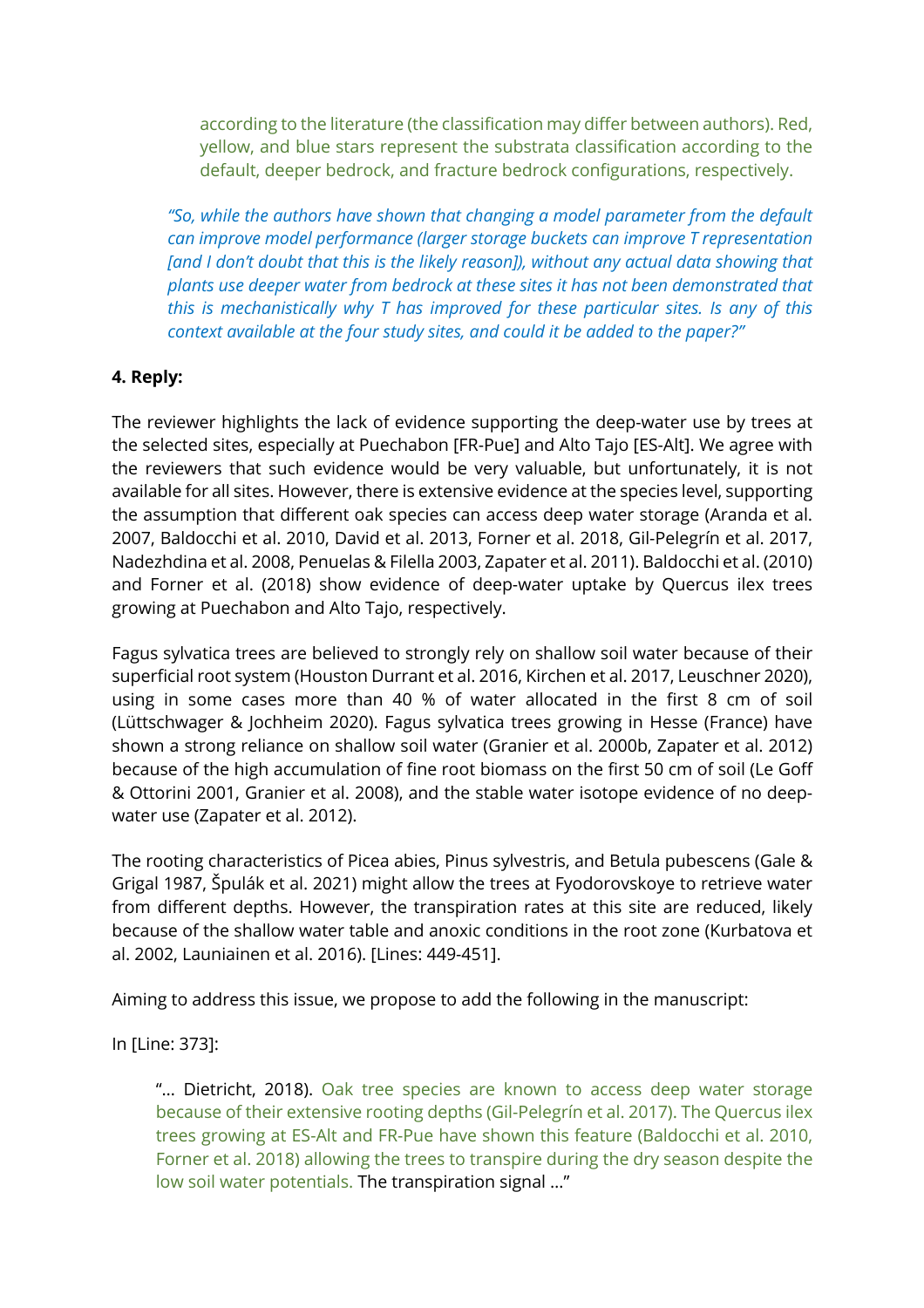### In [Line: 378]:

"… transpired soil water. Fagus sylvatica trees strongly rely on shallow soil water because of their superficial root system (Lüttschwager & Jochheim 2020), a condition documented at FR-Hes by Granier et al. (2000b) and Zapater et al. (2012). Meanwhile, during drought periods, this tree species uses the water stored in the trunk and roots as a reservoir to maintain transpiration until the next rainfall event (Betsch, et al. 2011). However, the limited access of vegetation to …"

*"Based on the findings of the paper, what should be done by the modeling community?"*

### **5. Reply:**

Previous studies have highlighted the importance of groundwater and lateral flow for an improved simulation of transpiration fluxes in LSMs. In contrast, other studies highlighted the importance of an extended rooting system with the same aim. However, the binary distinction between soil and bedrock and the neglect of any water storage below the soil layer may prevent the LSM from producing more accurate results in locations with shallow soils during dry periods. In this work, we show that allowing the root system to access water stored in the weathered bedrock improves the transpiration and plant water stress estimates during dry periods. We think that the modeling community should address these two issues in a unified approach, which will eventually improve the representation of water supply at sites with shallow soils and pronounced dry periods.

Consequently, the discussion will be improved adding the following in [Line: 152]:

### "5.3 Breaking the bedrock to release the roots

The occurrence and severity of extreme weather conditions like droughts and heat waves (He et al. 2020) highlight the importance of representing the vegetation's mechanisms to avoid or cope with the adverse effects of this new reality. However, the inclusion of rock moisture stored in the weathered bedrock, which is neither soil water nor groundwater, is necessary to simulate plant transpiration under limited water conditions (Rempe and Dietrich, 2018). The challenge to quantify this rock moisture is linked with the large uncertainty in determining the physical characteristics of this weathered bedrock (Pelletier et al. 2016) and the lack of spatially distributed field information related to the water storage properties of the weathered bedrock. Previous studies have highlighted the importance of groundwater and lateral flow for an improved simulation of transpiration fluxes in LSMs (Maxwell and Condon, 2016, Zeng et al. 2018). In contrast, other studies highlighted the importance of an extended rooting system with the same aim (Fan et al. 2017, Ichii et al. 2009). However, the focus of LSMs on soil water neglects the interaction between these essential components and the weathered bedrock. In this work, we show that allowing the root system to access water stored in the weathered bedrock improves the transpiration and plant water stress estimates during dry periods. The modeling community should address these two issues in a unified approach, eventually improving the water supply at sites with shallow soils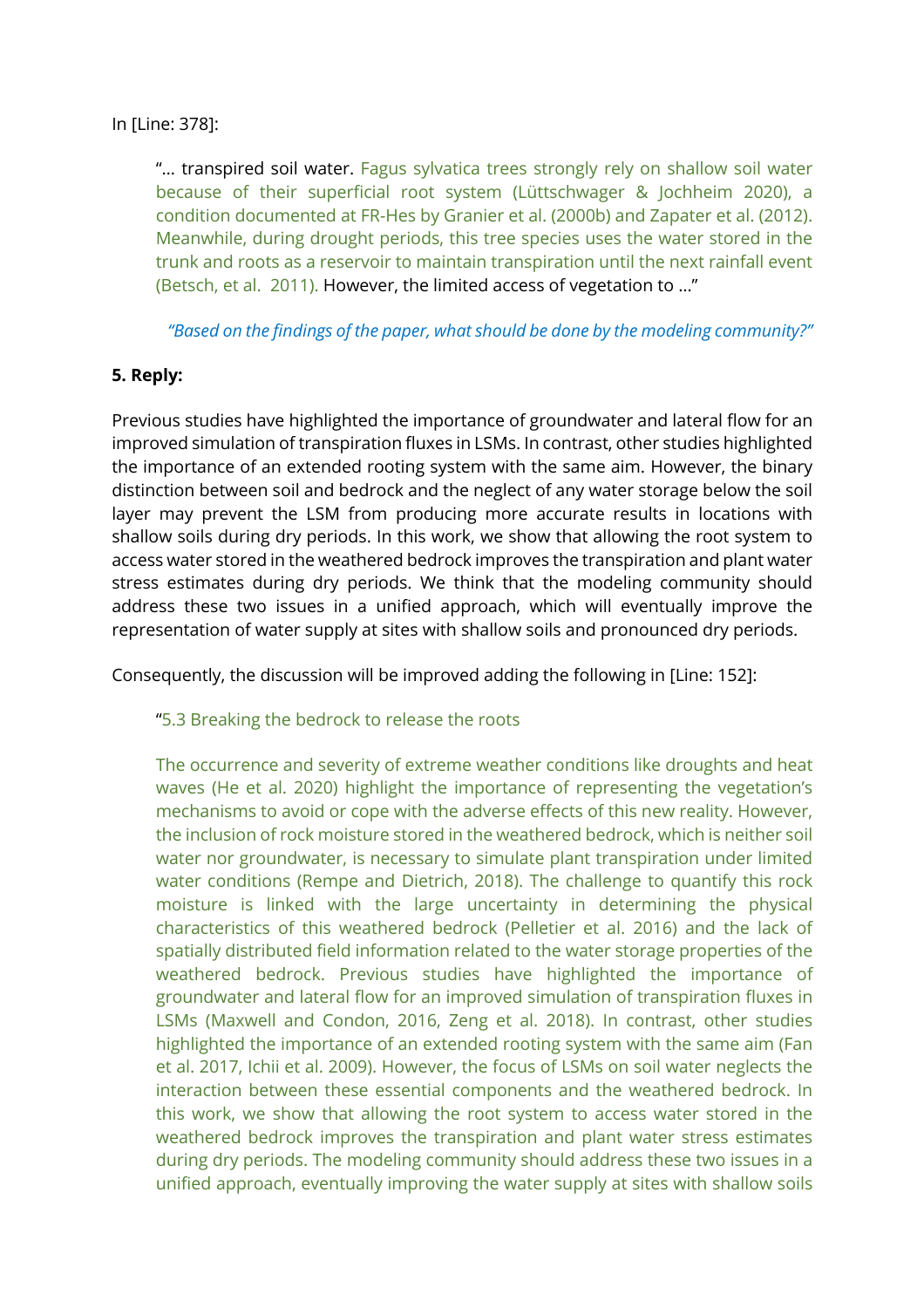and dry conditions. This unified approach, where we allow to break the bedrock and release the root profile, will create a new water reservoir that will refine the vulnerability assessment of forest ecosystems growing in regions with a tendency to experience drier conditions."

## *"Should the water storage bucket just be freely calibrated instead of prescribed?"*

# **6. Reply:**

We think that the free calibration process carries the general danger of getting "the right results for the wrong reasons". It could be a suitable solution for point-scale simulations if field data is available (e.g., electro resistivity measurements, well description logs) to provide physical constraints for the water holding capacity and vertical extent of the fractured bed rock. However, for an application of the land surface model at the regional or global scale, this bucket should be prescribed accordingly with the spatial distribution of the pedology, geology, and climate conditions driving the process of bedrock weathering.

*"What exactly is the goal of changing this parameter? To improve accuracy of historically observed T, or to better predict T under non-stationary climate, etc?"*

## **7. Reply:**

Both. If the model is not capable of reproducing dry season transpiration in the past, it is likely not suitable to predict transpiration in future climate conditions. The main goal is to allow the model to better represent the plant water uptake of ecosystems relying on rock moisture by including this missing water storage (e.g., Mediterranean forests, dry lands). This is of high relevance for the non-stationary climate conditions expected under different climate change scenarios. Despite the scenario, the expected seasonal changes in intensity and frequency of precipitation and drought (Grillakis 2019, Hosseinzadehtalaei et al. 2020) will induce drier soil conditions. Consequently, it is of paramount importance to have a better representation of all the water storages that alleviate the soil water deficits. In this way, it will be possible to identify those areas/locations where the rock moisture will become more important for the established vegetation.

We propose to add the following in [Line: 33]:

"… et al. 2014). The inclusion of rock moisture stored in the weathered bedrock can better represent dry season vegetation water use at sites with shallow soils. Furthermore, this additional water reservoir may become even more significant under climate change, where seasonal changes in intensity and frequency of precipitation and drought (Hosseinzadehtalaei et al. 2020, Grillakis 2019) are expected to result in extended drought severity and duration. Consequently, it is paramount to better represent the entire water storage accessible to plants during dry periods. However, due to the …"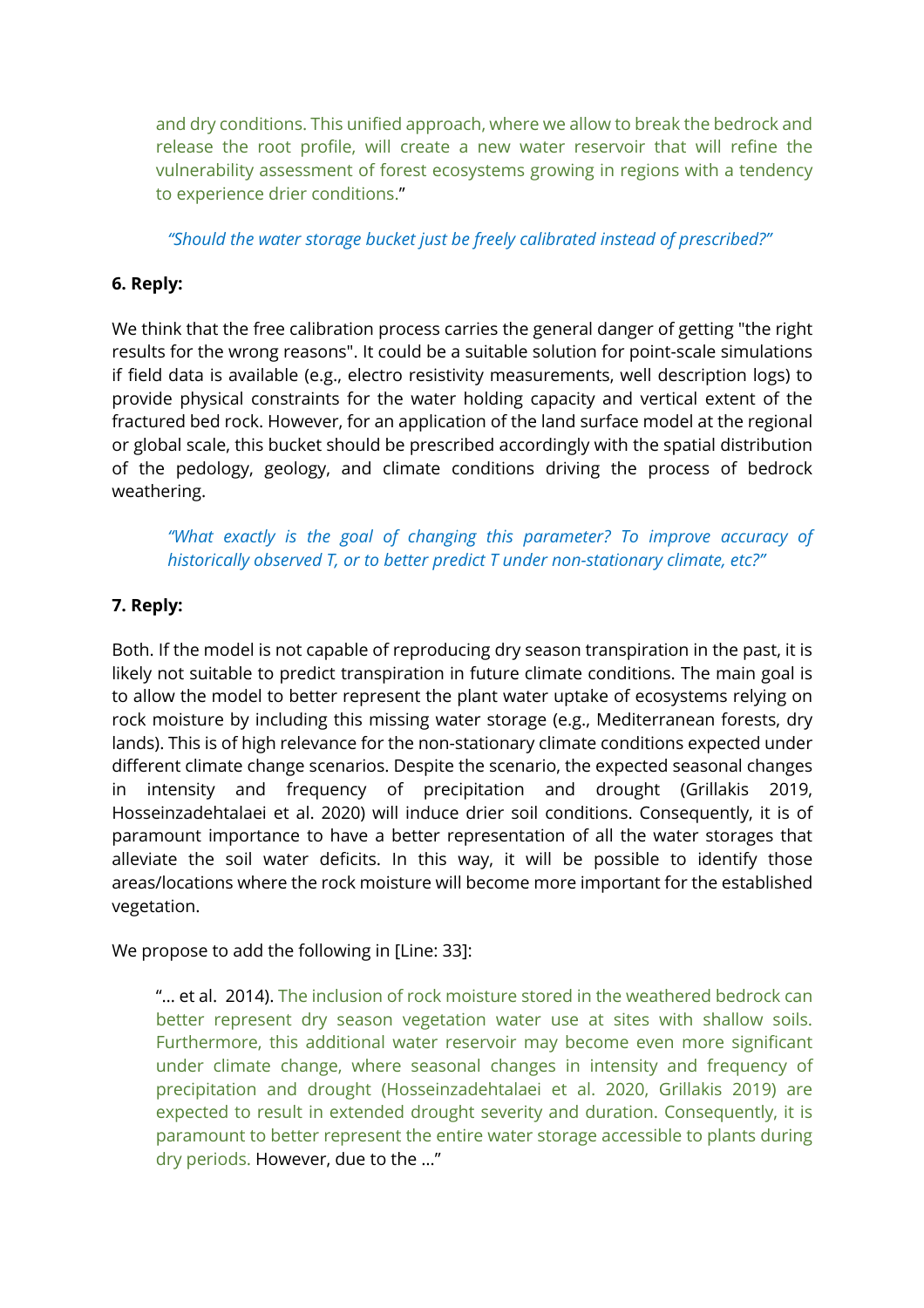*2. "Other studies have already shown that increasing the size of the storage bucket accessible to plants can improve modeled T patterns in seasonally dry (e.g., Mediterranean) climates (e.g., Ichii, K., Wang, W., Hashimoto, H., Yang, F., Votava, P., Michaelis, A. R., & Nemani, R. R. [2009]. Refinement of rooting depths using satellitebased evapotranspiration seasonality for ecosystem modeling in California. Agricultural and Forest Meteorology, 149(11), 1907-1918.). Yes, these studies do this by changing rooting depths, or adding deeper soil (rather than calling it bedrock), but isn't the fundamental result the same: more stored water accessible to plants? What exactly is the novel finding in this study in relation to what these other studies have done (which is to change a model parameter that ultimately allows for more water storage for plants, thereby resulting in a better T or ET estimate)?"*

## **8. Reply:**

We agree with the reviewer that the different approaches have the same objective of increasing the amount of plant-accessible below-ground water storage in order to better reproduce observed transpiration patterns. The refinement of rooting depths (Ichii et al, 2009) and the increase of soil reservoir (de Rosnay and Polcher, 1998) are strategies developed to improve reproduction of observed transpiration rates by increasing the water reservoir. However, the novelty of this manuscript relies on the fact that no other work has addressed this problem with CLM 5 and using at the same time sap flow data to compare in detail the impact of different water reservoirs. Also, we use the plant water stress as an additional indicator of realistic conditions, so we could even detect odd patterns in the model response if we did not have sap flow measurements.

### *"Other items:*

# *Table 1: Is the p50 correct for the Russian site? I am surprised it would be such a low water potential in such a cold climate."*

### **9. Reply:**

We agreed with the reviewer that the default  $\Psi_{p50}$  value used for this temperate needleleaf evergreen site is too low with respect to the values reported for the tree species of the site (from -1.5 Mpa to -3.5 Mpa) (Choat et al, 2012). This point is discussed in the manuscript [Lines: 442-448]. We use deliberately the default configuration for the plant hydraulic stress routine without adjusting the  $\Psi_{p50}$  values. This decision was taken to focus only on the impact of modifying the plant water uptake and plant water stress. Despite the low  $\Psi_{\text{D50}}$  values used for RU-Fyo, the large water availability under the three configurations allows the modeled vegetation to transpire at the potential rate [Lines: 467-468].

Aiming to clarify the decision of using the default configuration of root distribution and plant hydraulic traits, we proposed to add the following in Line 145: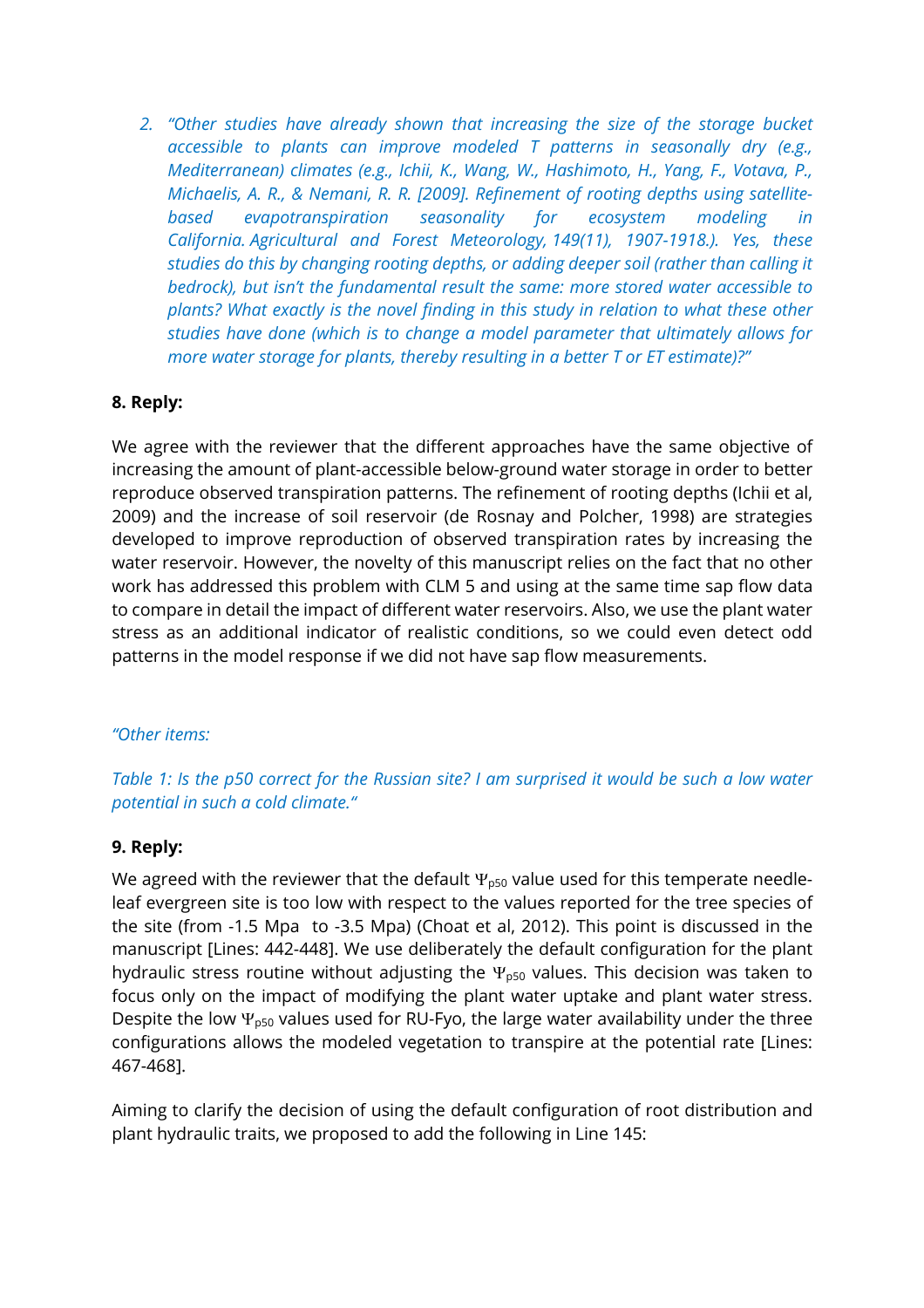"... et al. 2019). We use the default plant physiological parameterization for each experimental site according to their PFT classification. Site-specific …"

•*"I understand the goal of Figure 4: compare modeled to actual sapflow patterns by time (note that nowhere in the figure or caption is this stated, however). This figure is extremely difficult to comprehend, even after quite a few minutes of study. It is also worth noting that a continuous variable is reported as an area (circle area) rather than a length, leading to potential interpretation ambiguities. Can these not be plotted as regular time series points, whose values vary along a continuous rather than categorical y-axis?"*

### **10. Reply:**

Thanks for the recommendation, the simpler the better. Following your recommendation, Figure R2 will replace Figure 4 of the manuscript. This figure change will require to modify the manuscript as follows:

Deleting [Lines: 268-277]:

"… experimental sites. In the graphical scheme adopted in this figure … proportionally to the  $\alpha$  value (e.g., ES-Alt.DMC.March)."

Replacing Figure 4 with Figure R2 and updating the figure's caption as follows: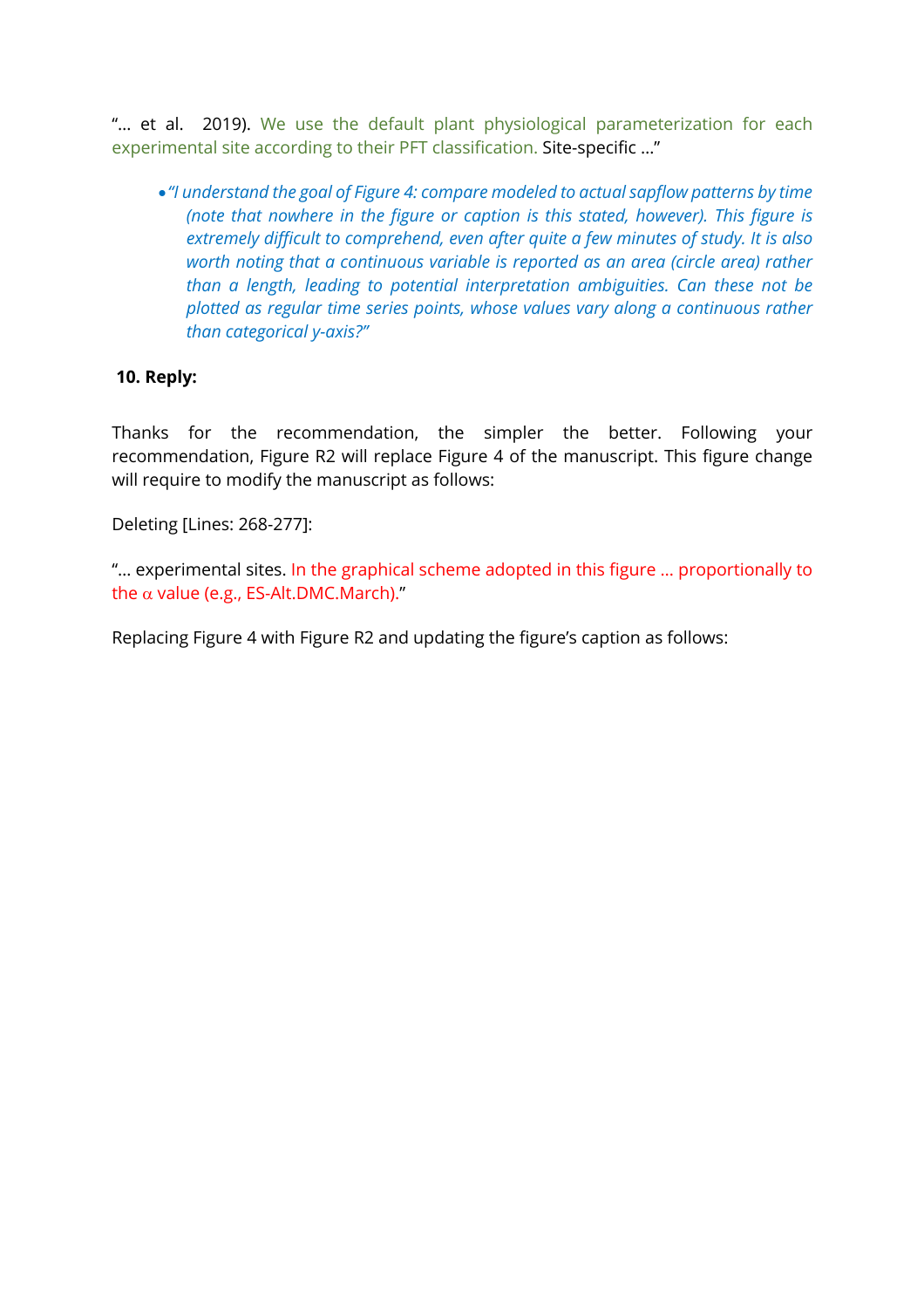

Figure R2. Multi-annual monthly variation of the Pearson correlation coefficient (r) and the index of agreement (Γ) for the default model configuration (DMC), deeper bedrock configuration (DBC), and fractured bedrock configuration (FBC).

*"Figures 5 and A2-A5 are not legible when printed on standard paper and need to be reformatted so that they can be read."*

#### **11. Reply:**

We will modify these figures to improve their readability.

*"Line 165: It is reported that in order to mimic the hydraulic behaviour of fractured bedrock, it is modeled as a pile of sand (90% sand, 10% clay). This model choice is not supported by any reference to literature on bedrock hydraulic properties, and surprised me as it is not how I would conceive of bedrock hydraulic properties."*

#### **12. Reply:**

We agree with the reviewer that this is not the way how fractured bedrock properties should be included in the model. We did not address the physical representation of the fractured bedrock, but we used the CLM 5 flexibility to provide the first attempt to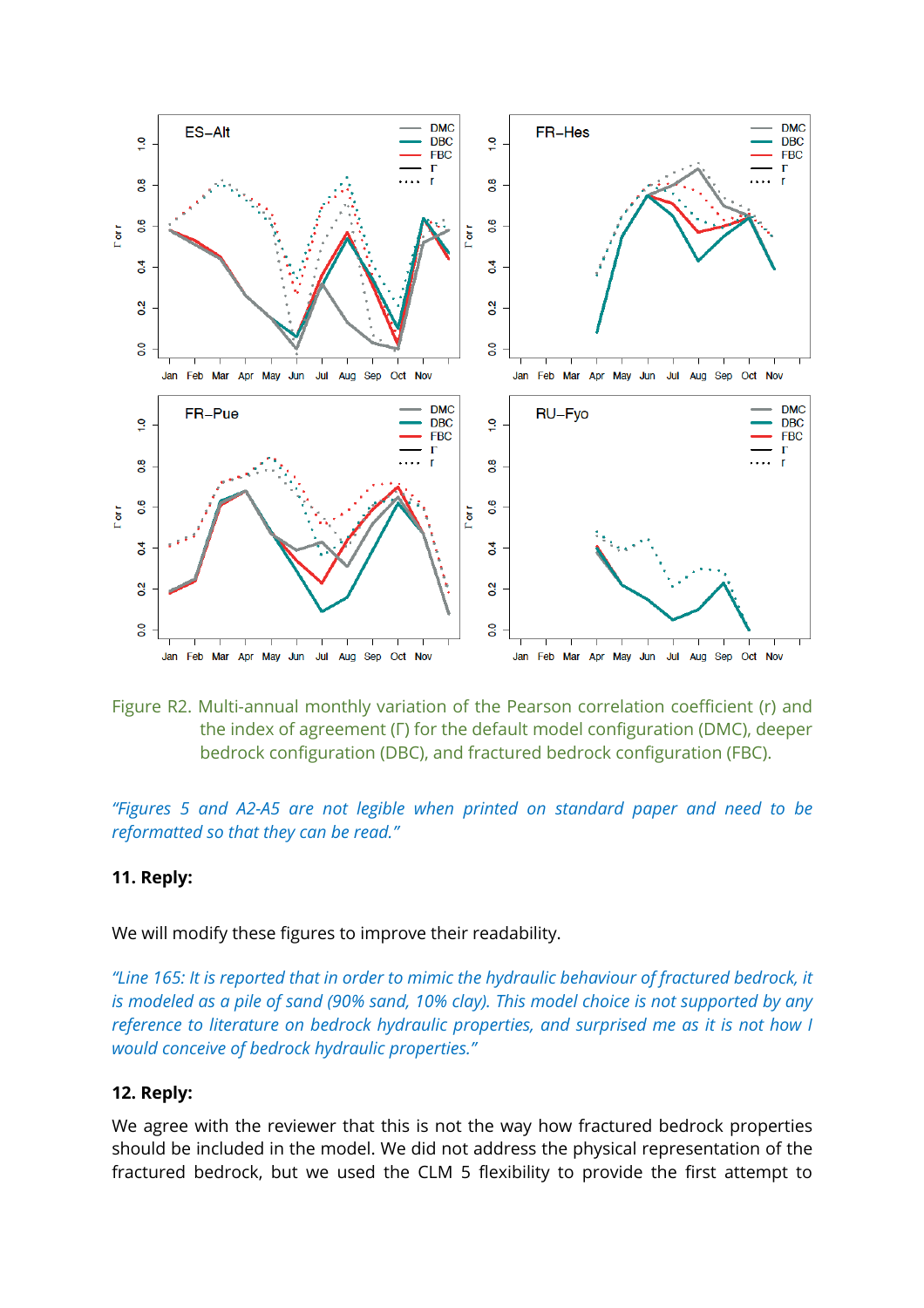understand the impact of increasing the water reservoir for plants. This aspect is mentioned shortly in methodology [Lines: 166-167], extended with Reply 3 with an addition in [Line: 166], and stressed as well in the conclusions [Lines: 477-480].

#### **References**

- Allard, V., Ourcival, J. M., Rambal, S., Joffre, R., & Rocheteau, A. (2008). Seasonal and annual variation of carbon exchange in an evergreen Mediterranean forest in southern France. Global Change Biology, 14(4), 714-725.
- Aranda, I., Pardos, M., Puértolas, J., Jiménez, M. D., & Pardos, J. A. (2007). Water-use efficiency in cork oak (Quercus suber) is modified by the interaction of water and light availabilities. Tree physiology, 27(5), 671-677. https://doi.org/10.1093/treephys/27.5.671
- Arneth, A., Kurbatova, J., Kolle, O., Shibistova, O. B., Lloyd, J., Vygodskaya, N. N., & Schulze, E. D. (2002). Comparative ecosystem–atmosphere exchange of energy and mass in a European Russian and a central Siberian bog II. Interseasonal and interannual variability of CO2 fluxes. Tellus B: Chemical and Physical Meteorology, 54(5), 514-530.
- Baldocchi, D.D., Ma, S., Rambal, S., Misson, L., Ourcival, J., Limousin, J., Pereira, J. and Papale, D. (2010), On the differential advantages of evergreenness and deciduousness in mediterranean oak woodlands: a flux perspective. Ecological Applications, 20: 1583- 1597. https://doi.org/10.1890/08-2047.1
- Betsch, P., Bonal, D., Bréda, N., Montpied, P., Peiffer, M., Tuzet, A., & Granier, A. (2011). Drought effects on water relations in beech: the contribution of exchangeable water reservoirs. Agricultural and Forest Meteorology, 151(5), 531-543.
- Carcavilla, L., Ruiz, R., and Rodríguez, E. (2008) Guía Geológica del Parque Natural del Alto Tajo. Madrid: Instituto Geológico y Minero de España. 267 p.
- Choat, B., Jansen, S., Brodribb, T., Cochard, H., Delzon, S., Bhaskar, R., Bucci, S., Feild, T., Gleason, S., Hacke, U., Jacobsen, A., Lens, F., Maherali, H., Martinez-Vilalta, J., Mayr, S., Mencuccini, M., Mitchell, P., Nardini, A., Pittermann, J., Pratt, R., Sperry, J., Westoby, M., Wright, I., and Zanne, A. (2012) Global convergence in the vulnerability of forests to drought, https://doi.org/10.1038/nature11688
- David, T. S., Pinto, C. A., Nadezhdina, N., Kurz-Besson, C., Henriques, M. O., Quilhó, T., ... & David, J. S. (2013). Root functioning, tree water use and hydraulic redistribution in Quercus suber trees: A modeling approach based on root sap flow. Forest Ecology and Management, 307, 136-146. https://doi.org/10.1016/j.foreco.2013.07.012
- de Rosnay, P., & Polcher, J. (1998). Modelling root water uptake in a complex land surface scheme coupled to a GCM. Hydrology and Earth System Sciences, 2(2/3), 239-255.
- Fan, Y., Miguez-Macho, G., Jobbágy, E. G., Jackson, R. B., & Otero-Casal, C. (2017). Hydrologic regulation of plant rooting depth. Proceedings of the National Academy of Sciences, 114(40), 10572-10577.
- Forner, A., Valladares, F., & Aranda, I. (2018). Mediterranean trees coping with severe drought: Avoidance might not be safe. Environmental and experimental botany, 155, 529-540. https://doi.org/10.1016/j.envexpbot.2018.08.006
- Gale, M. R., & Grigal, D. F. (1987). Vertical root distributions of northern tree species in relation to successional status. Canadian Journal of Forest Research, 17(8), 829-834. https://doi.org/10.1139/x87-131
- Gil-Pelegrín, E., Peguero-Pina, J. J., & Sancho-Knapik, D. (Eds.). (2017). Oaks physiological ecology. Exploring the functional diversity of genus Quercus L. https://doi.org/10.1007/978-3-319-69099-5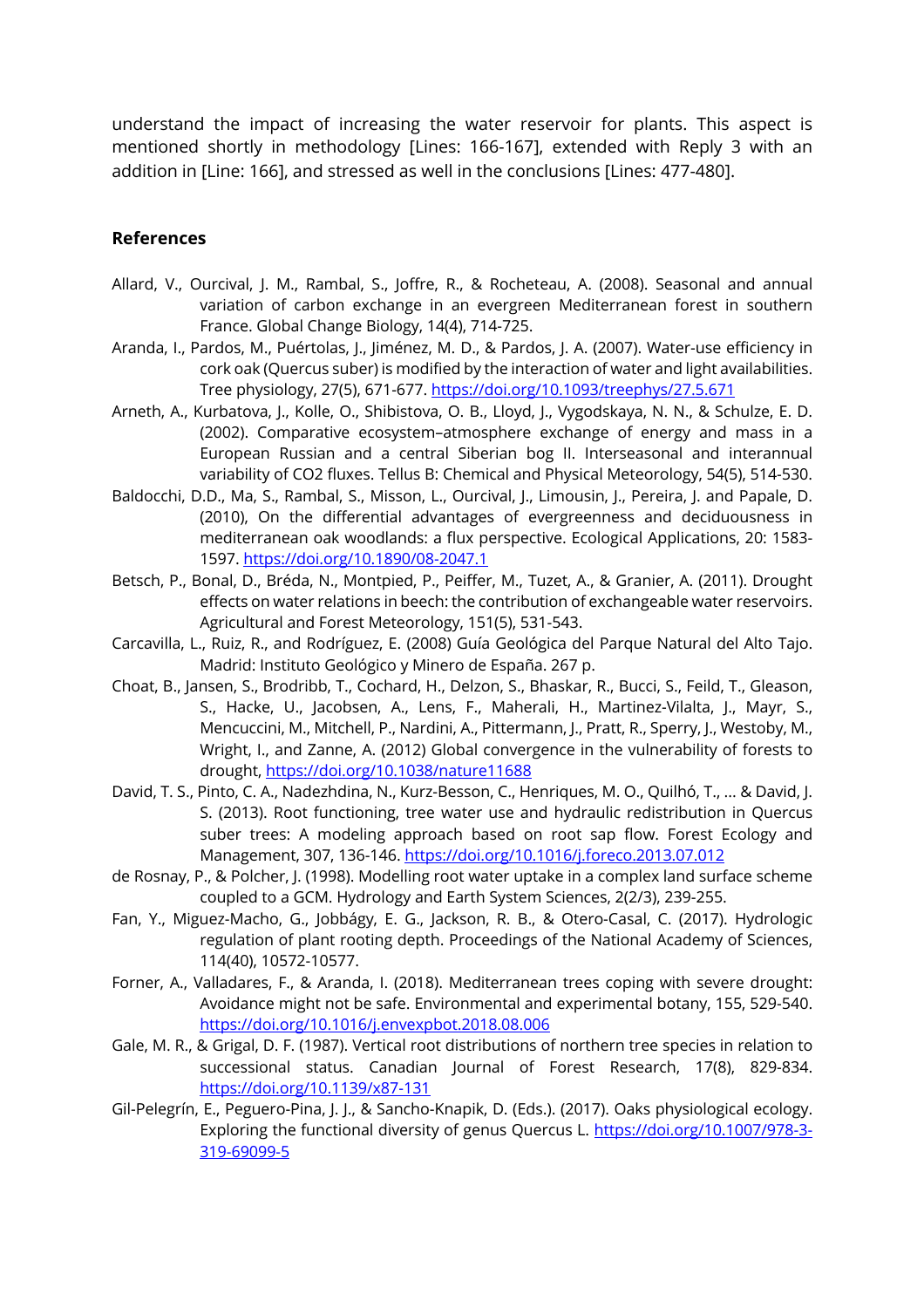- Granda, E., Escudero, A., de la Cruz, M., and Valladares, F. (2012) Juvenile–adult tree associations in a continental Mediterranean ecosystem: no evidence for sustained and general facilitation at increased aridity, Journal of Vegetation Science, 23, 164–175, https://doi.org/10.1111/j.1654-1103.2011.01343.x
- Granier, A., Ceschia, E., Damesin, C., Dufrêne, E., Epron, D., Gross, P., ... & Saugier, B. (2000a). The carbon balance of a young Beech forest. Functional ecology, 14(3), 312-325.
- Granier, A., Biron, P., and Lemoine, D. 2000b. Water balance, transpiration and canopy conductance in two beech stands, Agricultural and Forest Meteorology, 100, 291–308, https://doi.org/10.1016/S0168-1923(99)00151-3
- Granier, A., Reichstein, M., Bréda, N., Janssens, I. A., Falge, E., Ciais, P., ... & Wang, Q. (2007). Evidence for soil water control on carbon and water dynamics in European forests during the extremely dry year: 2003. Agricultural and forest meteorology, 143(1-2), 123-145.
- Granier, A., Bréda, N., Longdoz, B., Gross, P., & Ngao, J. (2008). Ten years of fluxes and stand growth in a young beech forest at Hesse, North-eastern France. Annals of Forest Science, 65(7), 1.
- Grossiord, C., Forner, A., Gessler, A., Granier, A., Pollastrini, M., Valladares, F., & Bonal, D. (2015). Influence of species interactions on transpiration of Mediterranean tree species during a summer drought. European Journal of Forest Research, 134(2), 365-376.
- Grillakis, M. G. (2019). Increase in severe and extreme soil moisture droughts for Europe under climate change. Science of The Total Environment, 660, 1245-1255. https://doi.org/10.1016/j.scitotenv.2019.01.001
- He, X., Pan, M., Wei, Z., Wood, E. F., and Sheffield, J. 2020. A Global Drought and Flood Catalogue from 1950 to 2016, Bulletin of the AmericanMeteorological Society, 101, E508 – E535, https://doi.org/10.1175/BAMS-D-18-0269.1
- Hoff, C., Rambal, S., & Joffre, R. (2002). Simulating carbon and water flows and growth in a Mediterranean evergreen Quercus ilex coppice using the FOREST-BGC model. Forest Ecology and Management, 164(1-3), 121-136. https://doi.org/10.1016/S0378-1127(01)00605-3
- Hosseinzadehtalaei, P., Tabari, H., & Willems, P. (2020). Climate change impact on short-duration extreme precipitation and intensity–duration–frequency curves over Europe. Journal of Hydrology, 590, 125249. https://doi.org/10.1016/j.jhydrol.2020.125249
- Houston Durrant, T., de Rigo, D., and Caudullo, G. (2016). Fagus sylvatica and other beeches in Europe: distribution, habitat, usage and threats., in: European Atlas of Forest Tree Species, edited by San-Miguel-Ayanz, J., de Rigo, D., Caudullo, G., Houston Durrant, T., and Mauri, A., pp. e014bcd+, Publication Office of the European Union, Luxembourg., https://forest.jrc.ec.europa.eu/en/european-atlas/atlas-download-page/
- Hubbert, K. R., Beyers, J. L., & Graham, R. C. (2001). Roles of weathered bedrock and soil in seasonal water relations of Pinus jeffreyi and Arctostaphylos patula. Canadian Journal of Forest Research, 31(11), 1947-1957.
- Ichii, K., Wang, W., Hashimoto, H., Yang, F., Votava, P., Michaelis, A. R., & Nemani, R. R. (2009). Refinement of rooting depths using satellite-based evapotranspiration seasonality for ecosystem modeling in California. Agricultural and Forest Meteorology, 149(11), 1907- 1918.
- Jiang, Z., Liu, H., Wang, H., Peng, J., Meersmans, J., Green, S. M., ... & Song, Z. (2020). Bedrock geochemistry influences vegetation growth by regulating the regolith water holding capacity. Nature communications, 11(1), 1-9.
- Jones, D. P., & Graham, R. C. (1993). Water-holding characteristics of weathered granitic rock in chaparral and forest ecosystems. Soil Science Society of America Journal, 57(1), 256- 261. https://doi.org/10.2136/sssaj1993.03615995005700010044x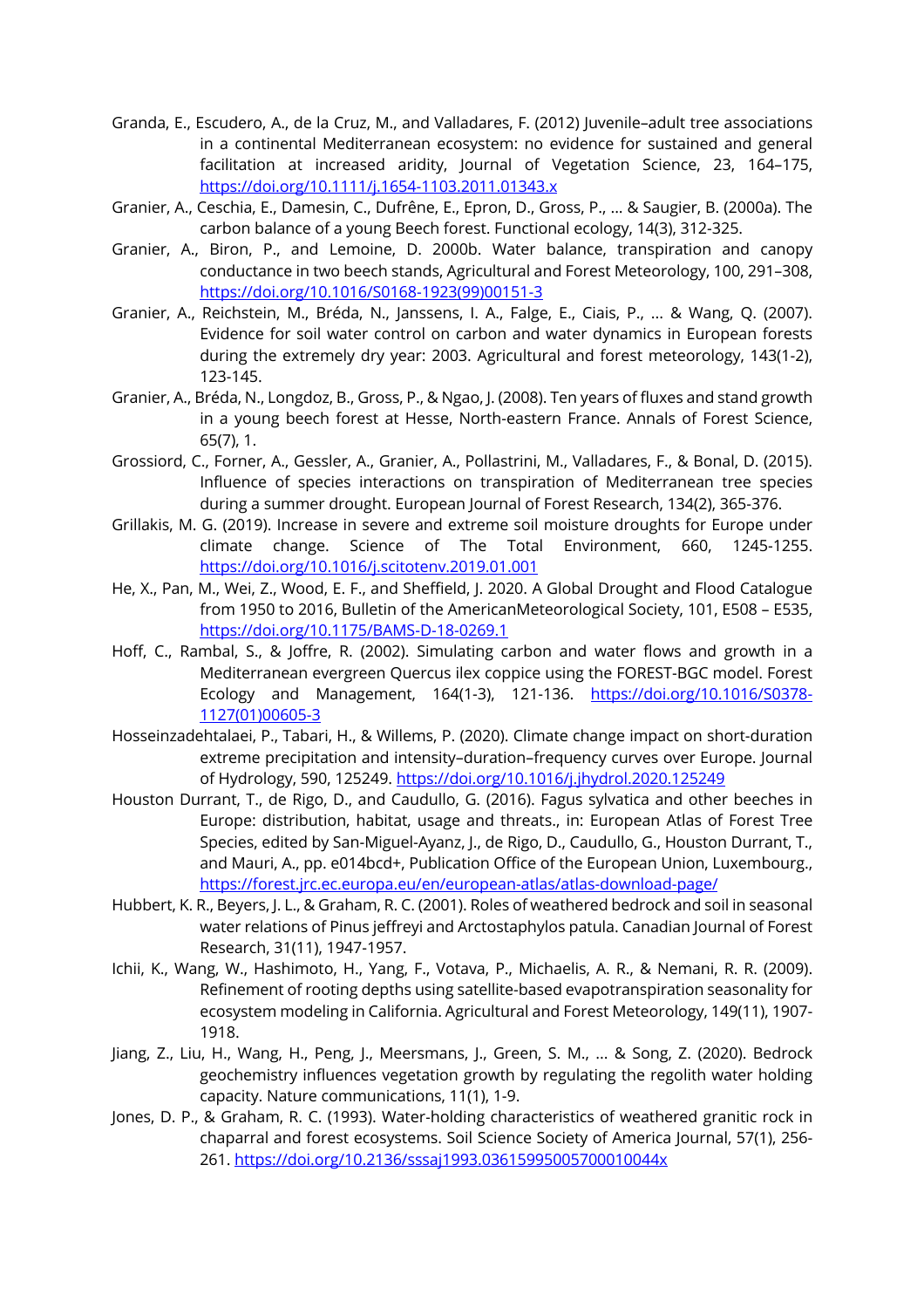- Kirchen, G., Calvaruso, C., Granier, A., Redon, P. O., Van der Heijden, G., Bréda, N., & Turpault, M. P. (2017). Local soil type variability controls the water budget and stand productivity in a beech forest. Forest Ecology and Management, 390, 89-103. https://doi.org/10.1016/j.foreco.2016.12.024
- Kurbatova, J., Arneth, A., Vygodskaya, N. N., Kolle, O., Varlargin, A. V., Milyukova, I. M., ... & Lloyd, J. (2002). Comparative ecosystem–atmosphere exchange of energy and mass in a European Russian and a central Siberian bog I. Interseasonal and interannual variability of energy and latent heat fluxes during the snowfree period. Tellus B: Chemical and Physical Meteorology, 54(5), 497-513. https://doi.org/10.3402/tellusb.v54i5.16683
- Launiainen, S., Katul, G. G., Kolari, P., Lindroth, A., Lohila, A., Aurela, M., ... & Vesala, T. (2016). Do the energy fluxes and surface conductance of boreal coniferous forests in Europe scale with leaf area?. Global Change Biology, 22(12), 4096-4113. https://doi.org/10.1111/gcb.13497
- Lawrence, D. M., Fisher, R. A., Koven, C. D., Oleson, K. W., Swenson, S. C., Bonan, G., Collier, N., Ghimire, B., van Kampenhout, L., Kennedy, D., Kluzek, E., Lawrence, P. J., Li, F., Li, H., Lombardozzi, D., Riley, W. J., Sacks, W. J., Shi, M., Vertenstein, M., Wieder, W. R., Xu, C., Ali, A. A., Badger, A. M., Bisht, G., van den Broeke, M., Brunke, M. A., Burns, S. P., Buzan, J., Clark, M., Craig, A., Dahlin, K., Drewniak, B., Fisher, J. B., Flanner, M., Fox, A. M., Gentine, P., Hoffman, F., Keppel-Aleks, G., Knox, R., Kumar, S., Lenaerts, J., Leung, L. R., Lipscomb, W. H., Lu, Y., Pandey, A., Pelletier, J. D., Perket, J., Randerson, J. T., Ricciuto, D. M., Sanderson, B. M., Slater, A., Subin, Z. M., Tang, J., Thomas, R. Q., Val Martin, M., and Zeng, X.: (2019) The Community Land Model Version 5: Description of New Features, Benchmarking, and Impact of Forcing Uncertainty, Journal of Advances in Modeling Earth Systems, 11, 4245–4287, https://doi.org/10.1029/2018MS001583
- Lawrence, D. M., Dagon, K., Kennedy, D., Fisher, R., Sanderson, B. M., Oleson, K. W., ... & Swenson, S. C. (2020). The Community Land Model (CLM5) Parameter Perturbation Ensemble Project: Towards Comprehensive Understanding of Parametric Uncertainty on the Global Terrestrial Carbon Cycle. In AGU Fall Meeting Abstracts (Vol. 2020, pp. B019- 0011).
- Le Goff, N., & Ottorini, J. M. (2001). Root biomass and biomass increment in a beech (Fagus sylvatica L.) stand in North-East France. Annals of Forest Science, 58(1), 1-13. https://doi.org/10.1051/forest:2001104
- Leuschner, C. (2020). Drought response of European beech (Fagus sylvatica L.)—A review. Perspectives in Plant Ecology, Evolution and Systematics, 47, 125576. https://doi.org/10.1016/j.ppees.2020.125576
- Limousin, J. M., Rambal, S., Ourcival, J. M., Rocheteau, A., Joffre, R., & Rodriguez-Cortina, R. (2009). Long-term transpiration change with rainfall decline in a Mediterranean Quercus ilex forest. Global Change Biology, 15(9), 2163-2175.
- Lüttschwager, D., & Jochheim, H. (2020). Drought primarily reduces canopy transpiration of exposed beech trees and decreases the share of water uptake from deeper soil layers. Forests, 11(5), 537. https://doi.org/10.3390/f11050537
- Martín-Duque, R.F., Nicolau, J.M., Martín-Moreno, C., Sánchez, L., Ruiz Lopez de la Cova, R., Sanz, M.A., Lucia, A. (2008). Geomorfologia y gestion del Parque Natural Alto Tajo (1). Condicionantes y criterios geomorfologicos para la restauracion de minas de caolin. Trabajos de Geomorfologia en Espana. X Reunion Nacional de geomorfologia. Cadiz. http://www.landformining.igeo.ucmcsic.es/sites/default/files/files/Mart%C3%ADn%20Duque%20et%20al,%202008\_AT(1).

pdf

Martín-Moreno, C., Fidalgo Hijano, C., Martín Duque, J., González Martín, J., Zapico Alonso, I., and Laronne, J. (2014) The Ribagorda sand gully (east-central Spain): Sediment yield and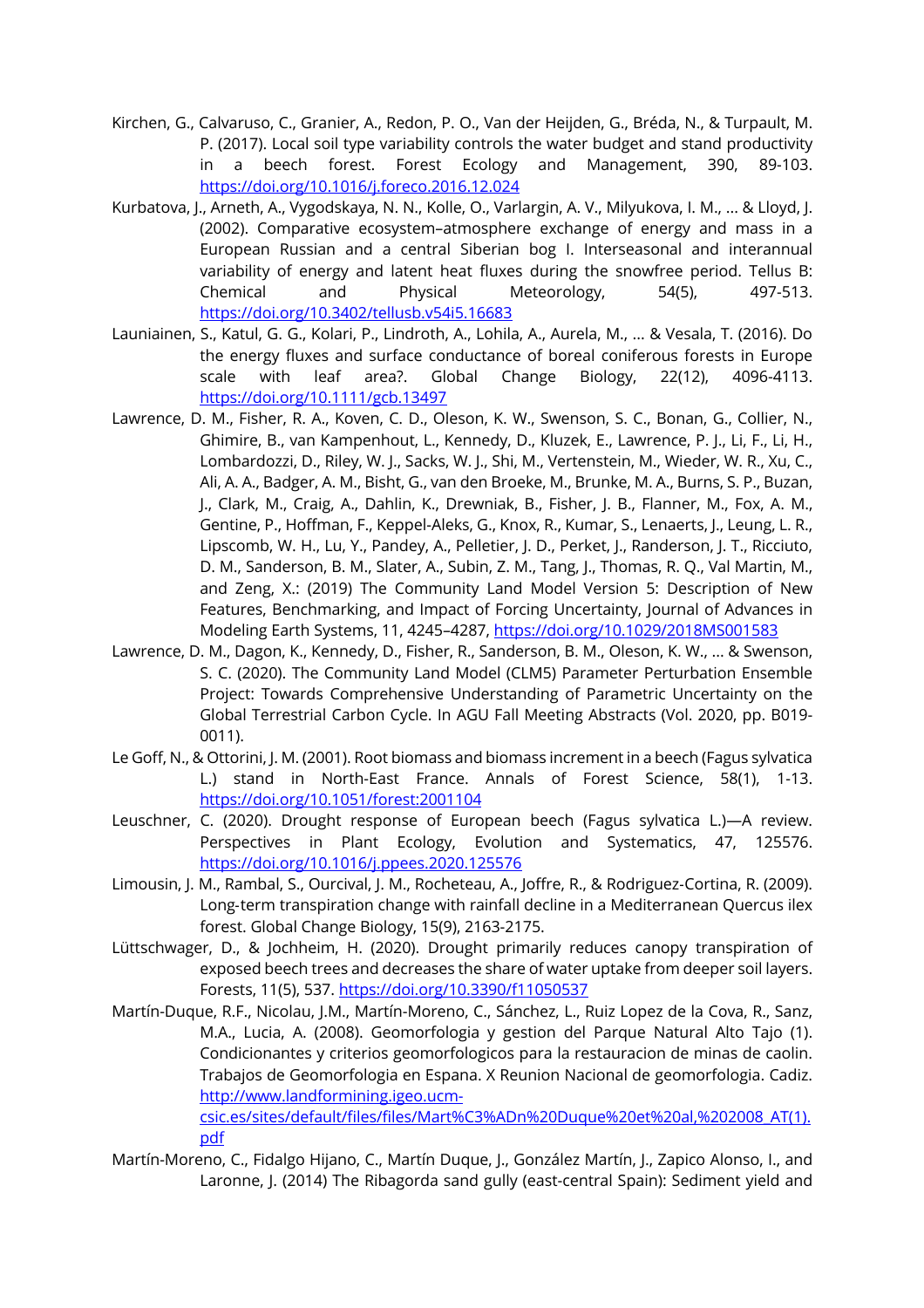human-induced origin, Geomorphology, 224, 122–138, https://doi.org/10.1016/j.geomorph.2014.07.013

- Maxwell, R. M., & Condon, L. E. (2016). Connections between groundwater flow and transpiration partitioning. Science, 353(6297), 377-380.
- McCormick, E. L., Dralle, D. N., Hahm, W. J., Tune, A. K., Schmidt, L. M., Chadwick, K. D., & Rempe, D. M. (2021). Widespread woody plant use of water stored in bedrock. Nature, 597(7875), 225-229.
- Milyukova, I. M., Kolle, O., Varlagin, A. V., Vygodskaya, N. N., Schulze, E. D., & Lloyd, J. (2002). Carbon balance of a southern taiga spruce stand in European Russia. Tellus B: Chemical and Physical Meteorology, 54(5), 429-442.
- Mu, M., De Kauwe, M. G., Ukkola, A. M., Pitman, A. J., Gimeno, T. E., Medlyn, B. E., Or, D., Yang, J., and Ellsworth, D. S. (2021) Evaluating a land surface model at a water-limited site: implications for land surface contributions to droughts and heatwaves, Hydrol. Earth Syst. Sci., 25, 447–471, https://doi.org/10.5194/hess-25-447-2021
- Nadezhdina, N., Ferreira, M. I., Silva, R., & Pacheco, C. A. (2008). Seasonal variation of water uptake of a Quercus suber tree in Central Portugal. Plant and Soil, 305(1), 105-119. https://doi.org/10.1007/s11104-007-9398-y
- Novenko, E. Y., & Zuganova, I. S. (2010). Landscape dynamics in the Eemian interglacial and Early Weichselian glacial epoch on the South Valdai Hills (Russia). The Open Geography Journal, 3(1).
- Ollivier, C., Olioso, A., Carrière, S. D., Boulet, G., Chalikakis, K., Chanzy, A., ... & Weiss, M. (2021). An evapotranspiration model driven by remote sensing data for assessing groundwater resource in karst watershed. Science of the Total Environment, 781, 146706.
- Pelletier, J. D., Broxton, P. D., Hazenberg, P., Zeng, X., Troch, P. A., Niu, G.-Y., Williams, Z., Brunke, M. A., and Gochis, D. (2016) A gridded global data set of soil, intact regolith, and sedimentary deposit thicknesses for regional and global land surface modeling, Journal of Advances in Modeling Earth Systems, 8, 41–65, https://doi.org/10.1002/2015MS000526
- Penuelas, J., & Filella, I. (2003). Deuterium labelling of roots provides evidence of deep water access and hydraulic lift by Pinus nigra in a Mediterranean forest of NE Spain. Environmental and Experimental Botany, 49(3), 201-208.
- Pita, G., Gielen, B., Zona, D., Rodrigues, A., Rambal, S., Janssens, I. A., & Ceulemans, R. (2013). Carbon and water vapor fluxes over four forests in two contrasting climatic zones. Agricultural and forest meteorology, 180, 211-224.
- Rempe, D. M. and Dietrich, W. E.: (2018) Direct observations of rock moisture, a hidden component of the hydrologic cycle, Proceedings of the National Academy of Sciences, 115, 2664– 2669, https://doi.org/10.1073/pnas.1800141115
- Špulák, O., Šach, F., & Kacálek, D. (2021). Topsoil Moisture Depletion and Recharge below Young Norway Spruce, White Birch, and Treeless Gaps at a Mountain-Summit Site. Forests, 12(7), 828. https://doi.org/10.3390/f12070828
- Schulze, E. D., Vygodskaya, N. N., Tchebakova, N. M., Czimczik, C. I., Kozlov, D. N., Lloyd, J., ... & Wirth, C. (2002). The Eurosiberian Transect: an introduction to the experimental region. Tellus B: Chemical and Physical Meteorology, 54(5), 421-428.
- Vygodskaya, N. N., Schulze, E. D., Tchebakova, N. M., Karpachevskii, L. O., Kozlov, D., Sidorov, K. N., ... & Pugachevskii, A. V. (2002). Climatic control of stand thinning in unmanaged spruce forests of the southern taiga in European Russia. Tellus B: Chemical and Physical Meteorology, 54(5), 443-461.
- Zapater, M., Hossann, C., Bréda, N., Bréchet, C., Bonal, D., & Granier, A. (2012). Evidence of hydraulic lift in a young beech and oak mixed forest using 18O soil water labelling. Trees, 25(5), 885-894. https://doi.org/10.1007/s00468-011-0563-9